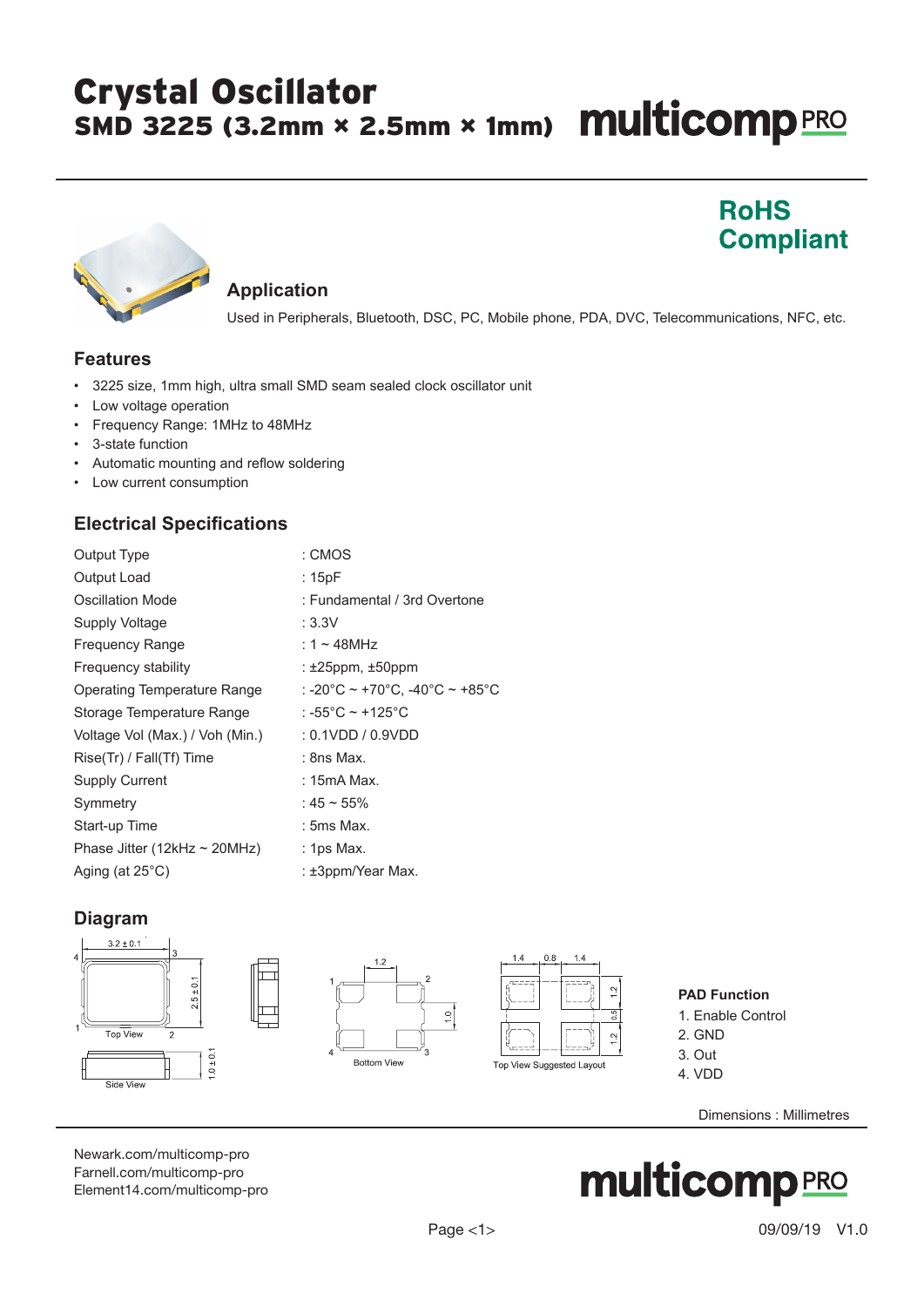# Crystal Oscillator SMD 3225 (3.2mm × 2.5mm × 1mm)

#### **Part Number Table**

| <b>Description</b>                                                               | <b>Part Number</b>         |
|----------------------------------------------------------------------------------|----------------------------|
| Crystal Oscillator, 3225, 1.8432MHz, 3.3V, ±25ppm, -20 ~ +70°C, 15pF             | MCSJK-3N-1.8432-3.3-25-B   |
| Crystal Oscillator, 3225, 1.8432MHz, 3.3V, ±25ppm, -40 ~ +85°C, 15pF             | MCSJK-3N-1.8432-3.3-25-C   |
| Crystal Oscillator, 3225, 1.8432MHz, 3.3V, ±50ppm, -20 ~ +70°C, 15pF             | MCSJK-3N-1.8432-3.3-50-B   |
| Crystal Oscillator, 3225, 1.8432MHz, 3.3V, ±50ppm, -40 ~ +85°C, 15pF             | MCSJK-3N-1.8432-3.3-50-C   |
| Crystal Oscillator, 3225, 4MHz, 3.3V, ±25ppm, -20 ~ +70°C, 15pF                  | MCSJK-3N-4.00-3.3-25-B     |
| Crystal Oscillator, 3225, 4MHz, 3.3V, ±25ppm, -40 ~ +85°C, 15pF                  | MCSJK-3N-4.00-3.3-25-C     |
| Crystal Oscillator, 3225, 4MHz, 3.3V, ±50ppm, -20 ~ +70°C, 15pF                  | MCSJK-3N-4.00-3.3-50-B     |
| Crystal Oscillator, 3225, 4MHz, 3.3V, ± 50ppm, -40 ~ +85°C, 15pF                 | MCSJK-3N-4.00-3.3-50-C     |
| Crystal Oscillator, 3225, 8MHz, 3.3V, ± 25ppm, -20 ~ +70°C, 15pF                 | MCSJK-3N-8.00-3.3-25-B     |
| Crystal Oscillator, 3225, 8MHz, 3.3V, ± 25ppm, -40 ~ +85°C, 15pF                 | MCSJK-3N-8.00-3.3-25-C     |
| Crystal Oscillator, 3225, 8MHz, 3.3V, ± 50ppm, -20 ~ +70°C, 15pF                 | MCSJK-3N-8.00-3.3-50-B     |
| Crystal Oscillator, 3225, 8MHz, 3.3V, ± 50ppm, -40 ~ +85°C, 15pF                 | MCSJK-3N-8.00-3.3-50-C     |
| Crystal Oscillator, 3225, 12MHz, 3.3V, ± 25ppm, -20 ~ +70°C, 15pF                | MCSJK-3N-12.00-3.3-25-B    |
| Crystal Oscillator, 3225, 12MHz, 3.3V, ± 25ppm, -40 ~ +85°C, 15pF                | MCSJK-3N-12.00-3.3-25-C    |
| Crystal Oscillator, 3225, 12MHz, 3.3V, ± 50ppm, -20 ~ +70°C, 15pF                | MCSJK-3N-12.00-3.3-50-B    |
| Crystal Oscillator, 3225, 12MHz, 3.3V, ± 50ppm, -40 ~ +85°C, 15pF                | MCSJK-3N-12.00-3.3-50-C    |
| Crystal Oscillator, 3225, 12.288MHz, 3.3V, ± 25ppm, -20 ~ +70°C, 15pF            | MCSJK-3N-12.288-3.3-25-B   |
| Crystal Oscillator, 3225, 12.288MHz, 3.3V, ± 25ppm, -40 ~ +85°C, 15pF            | MCSJK-3N-12.288-3.3-25-C   |
| Crystal Oscillator, 3225, 12.288MHz, 3.3V, ± 50ppm, -20 ~ +70°C, 15pF            | MCSJK-3N-12.288-3.3-50-B   |
| Crystal Oscillator, 3225, 12.288MHz, 3.3V, ± 50ppm, -40 ~ +85°C, 15pF            | MCSJK-3N-12.288-3.3-50-C   |
| Crystal Oscillator, 3225, 14.31818MHz, 3.3V, ± 25ppm, -20 ~ +70°C, 15pF          | MCSJK-3N-14.31818-3.3-25-B |
| Crystal Oscillator, 3225, 14.31818MHz, 3.3V, ± 25ppm, -40 ~ +85°C, 15pF          | MCSJK-3N-14.31818-3.3-25-C |
| Crystal Oscillator, 3225, 14.31818MHz, 3.3V, $\pm$ 50ppm, -20 $\sim$ +70°C, 15pF | MCSJK-3N-14.31818-3.3-50-B |
| Crystal Oscillator, 3225, 14.31818MHz, 3.3V, ± 50ppm, -40 ~ +85°C, 15pF          | MCSJK-3N-14.31818-3.3-50-C |
| Crystal Oscillator, 3225, 14.7456MHz, 3.3V, ± 25ppm, -20 ~ +70°C, 15pF           | MCSJK-3N-14.7456-3.3-25-B  |
| Crystal Oscillator, 3225, 14.7456MHz, 3.3V, ± 25ppm, -40 ~ +85°C, 15pF           | MCSJK-3N-14.7456-3.3-25-C  |
| Crystal Oscillator, 3225, 14.7456MHz, 3.3V, ± 50ppm, -20 ~ +70°C, 15pF           | MCSJK-3N-14.7456-3.3-50-B  |
| Crystal Oscillator, 3225, 14.7456MHz, 3.3V, ± 50ppm, -40 ~ +85°C, 15pF           | MCSJK-3N-14.7456-3.3-50-C  |
| Crystal Oscillator, 3225, 16MHz, 3.3V, ± 25ppm, -20 ~ +70°C, 15pF                | MCSJK-3N-16.00-3.3-25-B    |
| Crystal Oscillator, 3225, 16MHz, 3.3V, ± 25ppm, -40 ~ +85°C, 15pF                | MCSJK-3N-16.00-3.3-25-C    |
| Crystal Oscillator, 3225, 16MHz, 3.3V, ± 50ppm, -20 ~ +70°C, 15pF                | MCSJK-3N-16.00-3.3-50-B    |
| Crystal Oscillator, 3225, 16MHz, 3.3V, ± 50ppm, -40 ~ +85°C, 15pF                | MCSJK-3N-16.00-3.3-50-C    |
| Crystal Oscillator, 3225, 18.432MHz, 3.3V, ± 25ppm, -20 ~ +70°C, 15pF            | MCSJK-3N-18.432-3.3-25-B   |
| Crystal Oscillator, 3225, 18.432MHz, 3.3V, ± 25ppm, -40 ~ +85°C, 15pF            | MCSJK-3N-18.432-3.3-25-C   |
| Crystal Oscillator, 3225, 18.432MHz, 3.3V, ± 50ppm, -20 ~ +70°C, 15pF            | MCSJK-3N-18.432-3.3-50-B   |
| Crystal Oscillator, 3225, 18.432MHz, 3.3V, ± 50ppm, -40 ~ +85°C, 15pF            | MCSJK-3N-18.432-3.3-50-C   |
| Crystal Oscillator, 3225, 20MHz, 3.3V, ± 25ppm, -20 ~ +70°C, 15pF                | MCSJK-3N-20.00-3.3-25-B    |
| Crystal Oscillator, 3225, 20MHz, 3.3V, ± 25ppm, -40 ~ +85°C, 15pF                | MCSJK-3N-20.00-3.3-25-C    |

[Newark.com/multicomp-](https://www.newark.com/multicomp-pro)pro [Farnell.com/multicomp](https://www.farnell.com/multicomp-pro)-pro [Element14.com/multicomp-pro](https://element14.com/multicomp-pro)